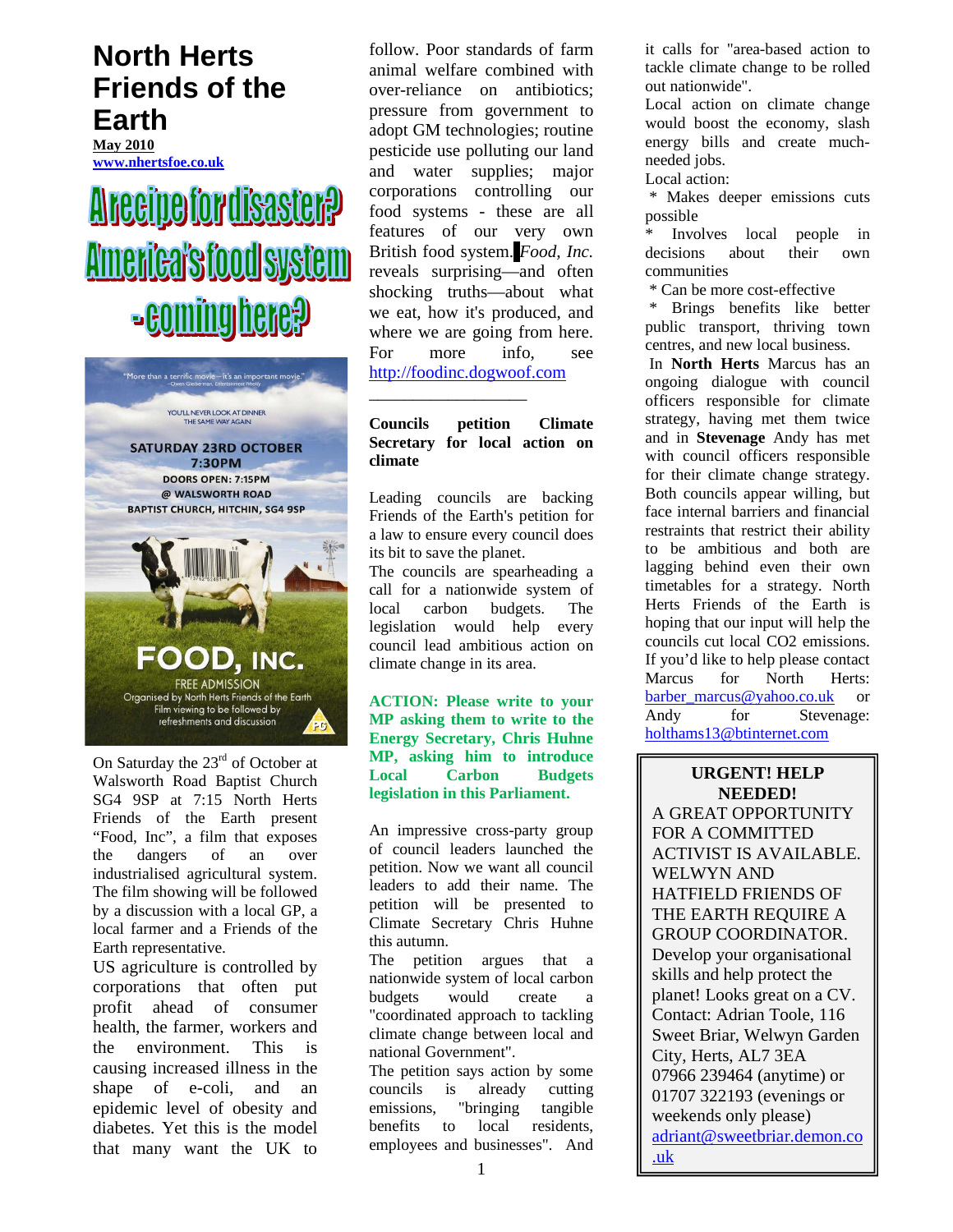#### **Ask your MP to back meat and dairy law**

We did it! Thanks to pressure from activists like you, Robert Flello MP has introduced the Sustainable Livestock Bill in Parliament. Mr Flello, Labour MP for Stoke-on-Trent South, was the second name pulled out of the hat in the annual Private Members' Ballot on 10 June.

Being drawn so early in the Ballot, his Bill stands a real chance of becoming law . Now is the crucial time to ask your MP to support a new law for rainforest-free meat and dairy.

But now that politicians are back in Parliament we need you to ask your MP to show their support for the Bill. Take Action at: http://www.foe.co.uk/campaign s/biodiversity/press for change /back\_sustainable\_livestock\_bil l\_24522.html

# **Stop the Drop: Litter and flytipping**

\_\_\_\_\_\_\_\_\_\_\_\_\_\_\_\_\_\_\_\_\_\_

Help reduce litter and increase recycling.



The Campaign to Protect Rural England's new research shows that a UK-wide deposit refund scheme for drinks containers would have clear economic, social and environmental benefits. Importantly, it would have a big impact on litter levels, as well as increasing recycling and diverting waste from landfill.

 The Government says it's a priority to reduce litter, increase recycling and work towards a zero waste economy. The Secretary of State has said 'we need a new approach to waste - one which works for the new economy'. CPRE agrees and believes a deposit refund scheme is part of this new approach.

The Government is currently holding a public consultation on how we deal with waste. You can show your support for the benefits of a deposit refund scheme by filling in and sending the e-card at:

http://www.cpre.org.uk/campaigns \_\_\_\_\_\_\_\_\_\_\_\_\_\_\_\_\_\_\_\_\_\_\_

#### **GM Crops**

The EC has approved growing genetically modified crops for the first time in 12 years. But 60% of Europeans feel we should get the facts first before growing foods that could threaten our health and environment. Friends of the Earth Europe is calling for a ban GM food until the research is done.

A new initiative allows 1 million EU citizens a unique chance to make official requests of the European Commission. **Let's build a million voices for a ban on GM foods until the research is done. Sign the petition** and spread the word. - please sign the petition today, and help us reach 1 million signatures at http://www.avaaz.org/en/eu\_gmo/ ?vl (when I signed it was at

900,030 so it is a real possibility – Dan).

**Apple Day Stall** 23rd October Hitchin Town Square 10:00am – 2:00pm Come and help on the stall. Contact Simon on 07958114275 or siwebb@ntlworld.com

#### **Low carbon transport revolution**

A **low carbon transport revolution** is vital for local action to tackle climate change to be successful. But the Department for Transport budget is likely to be slashed this autumn.

We need to make sure the money left goes on schemes that give us the maximum bang for our bucks like **local schemes that promote** 

**cycling, walking and public transport use** . Not on expensive, destructive road schemes.



**ACTION: Please email Transport Secretary Philip Hammond today and ask him to ensure Government spending goes on local green travel schemes:**

http://www.foe.co.uk/campaigns/c limate/press\_for\_change/smarter\_t ravel\_choices\_24971.html

\_\_\_\_\_\_\_\_\_\_\_\_\_\_\_\_\_\_\_\_\_\_\_

### **Land Share!**

Not all of us have access to space for growing. Yet there's loads of UK land that's under-used or forgotten. Some of it could be cultivated for vegetables and fruit. Which is where Landshare comes in.

There are more than 100,000 people on allotment waiting lists in England alone. That's a lot of people looking for land to grow things. Do you have a spare bit of garden you're not using and you'd like to share? Interested in getting some free fruit and veg in return? Or maybe you have acres and dream of a community farm?

Landshare brings together people who have a passion for homegrown food, connecting those who have land to share with those who need land for cultivating food. Since its launch through River Cottage in 2009 it has grown into a thriving community of more than 55,000 growers, sharers and helpers.

It's for people who:

\* Want to grow veg but don't have anywhere to do it

\* Have a spare bit of land they're prepared to share

\* Can help in some way – from sharing knowledge and lending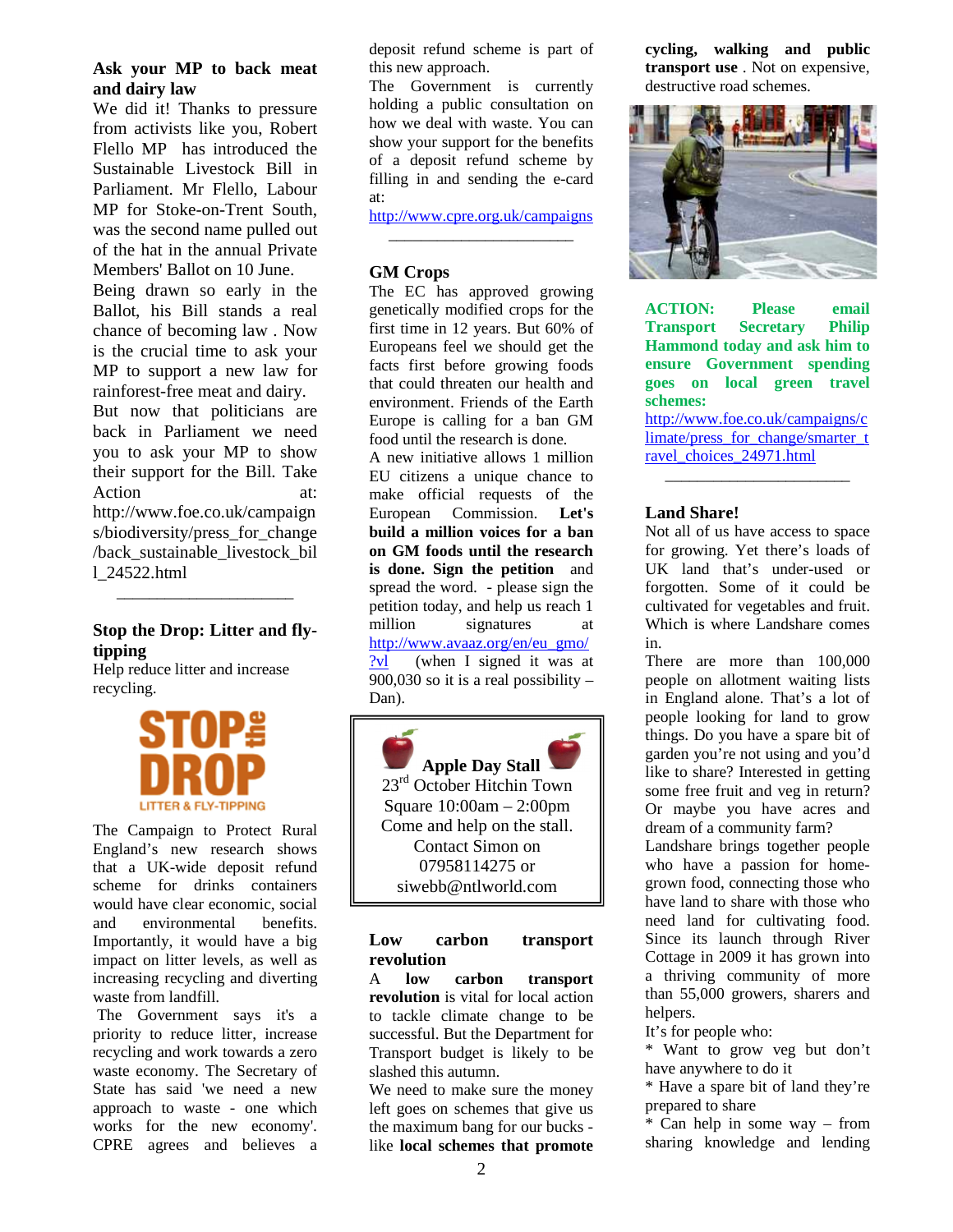tools to helping out on the plot itself

\* Support the idea of freeing up more land for growing \* Are already growing and want to join in the community http://www.landshare.net/

#### **Organic land available**

Primrose Cottage is a 7.5 acres farm in Sawbridgeworth, Hertfordshire that is partially certified by the Soil Association as organic, promotes practise of forest, fruit and flower gardening, biodiversity protection and also has bed and breakfast facilities. We welcome school visits and other educational partnerships.In addition, we are part of the WorldWide Working Opportunities on Organic Farms (WWOOF) and regularly have international volunteers contributing to life on<br>the farm. There are also farm. There are also opportunities for caravan storage at a reasonable fee.

also be managed collectively so long as organic principles are *Church SG4 9SP at 7:15 North*  observed. There will be no charge for the rest of the season till April *"Food, Inc", a film that exposes*  next year apart from electricity and water. For more information about Primrose Cottage, please see our website: http://www.future*by a discussion with a local GP, a*  living.co.uk The ethos behind the project is that we firmly believe in promotion and practise of organic principles while at the same time supporting the local food economy within the wider context of sustainable development. We also support and would like to develop the cooperative values that are essential for sustainable social enterprises to become and remain successful within the organic movement. That is why, it is with pleasure that we are inviting interested parties to lease 2.5 acres of land which can

Kind regards, *Food, Inc. lifts the veil on the*  Angela. *American food industry, exposing*  Primrose Cottage, High Wych Rd, *the highly mechanized underbelly*  Sawbridgeworth, Hertfordshire *that has been hidden from the*  CM21 0HH

Tel: 020 74319426

#### **In order to save biodiversity society's behaviour must change, leading conservationists warn**

Conservation scientists advocate a fundamental shift in the way we view biodiversity. In their paper, which was published in the journal Science, they argue that unless people recognise the link between their consumption choices and biodiversity loss, the diversity of life on Earth will continue to decline.

Dr Mike Rands, Director of the Cambridge Conservation Initiative, said: "Despite increasing worldwide conservation efforts, biodiversity continues to decline. If we are to make any kind of impact, it is critical that that we begin to view biodiversity as a global public good which provides such benefits as clean air and fresh water, and that this view is integrated not just into policies but also into society and individuals' day-to-day decisions."

The authors advocate that managing biodiversity as a global public good with economic and societal value, providing benefits that far outweigh the cost of conserving ecosystems, should be central to all policy making that impacts on the environment.

They believe it is essential that biodiversity not be considered in isolation, but must extend across all sectors of government from treasury to defence. This is especially important as some of the policies that most damage biodiversity, such as agricultural, transport and energy subsidies, are not overseen by most governments' environmental regulators.

Dr Rands continued: "Valuing biodiversity is vital to changing the way we view this important resource. Because we have received the benefits of biodiversity for free, we take it for granted. The costs of conserving biodiversity are massively outweighed by the benefits."

"It is critical we incorporate the view of biodiversity as natural capital into management decisions and, more importantly, public policies which reward positive individual actions and penalize negative ones."

As the pressures on biodiversity increase, the number of species faced with extinction continues to rise, with 21 per cent of all known mammals, 30 per cent of all known amphibians, and 12 per cent of all known birds\* under threat. Additionally, nearly a quarter of plant species are believed to be at risk.\*\*

*\*According to the 2009 IUCN Red List \*\*According to Global Biodiversity Outlook 3 Contributed by Alan Massam* 

\_\_\_\_\_\_\_\_\_\_\_\_\_\_\_\_\_\_\_\_\_\_\_

#### **Help Paraguay fight the soy invasion**

In Paraguay soy is fast becoming a constant threat.

Small farmers are being forced off their land by large landowners looking to expand.

And frequent spraying of pesticides and herbicides is making it really difficult to resist.

# **The risk**

In the city of Asuncion soy is now putting the drinking **water supply at risk**.

The global food giant Cargill has built its own port on the banks of the River Paraguay with plans to expand.

It's only 500 meters upstream from the city's main water intake a spill could affect the water supply for over **1.2 million people**.



*Water intake of Asuncion City*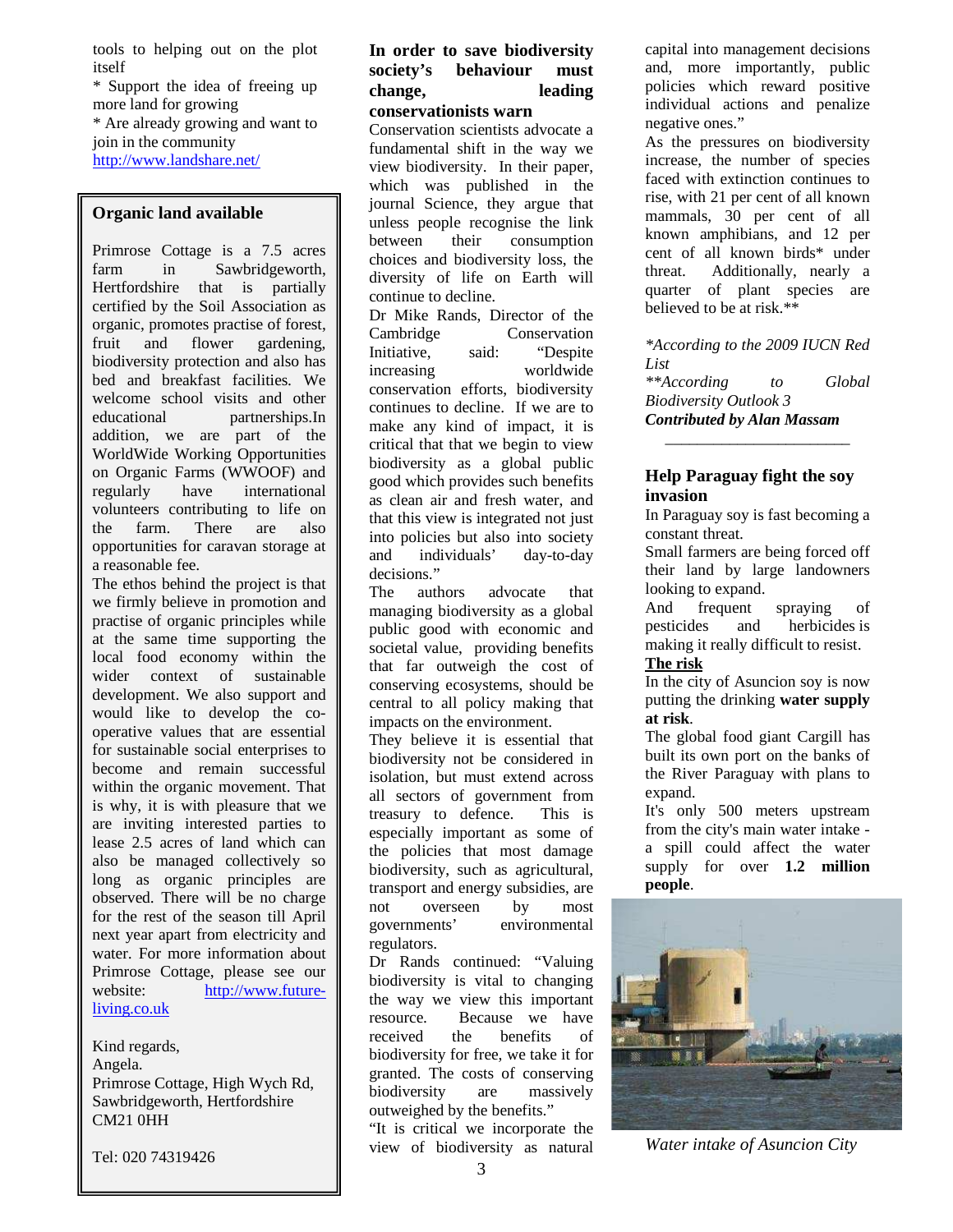**Injustice** - In response the Paraguayan Environment Ministry closed down the port and withdrew its licence to operate. But Paraguay's President Lugo **overruled** their decision and re opened the port.

Environmental abuse is **poisoning Paraguay's people**, and destroying its wildlife.

**ACTION: Ask Paraguay's President Lugo to stand up to big business and guarantee clean water for Asuncion at:**  http://www.foe.co.uk/campaign s/fair\_future/press\_for\_change/ save paraguay soy take over 24802.html \_\_\_\_\_\_\_\_\_\_\_\_\_\_\_\_\_\_\_\_\_\_\_\_

#### **Hitchin Urban Transport Plan**

Public consultation is open and ends on 15 October. Exhibitions in Hitchin Library on 29 September 3pm-8pm and on  $2<sup>nd</sup>$  October 10am-1pm. Complete the questionnaire at: http://www.hitchinutpquestionn aire.co.uk/ \_\_\_\_\_\_\_\_\_\_\_\_\_\_\_\_\_\_\_\_\_\_\_\_\_

**Balancing the risks of Greenland's melting ice sheet**  Scientists investigating conditions beneath the Greenland ice sheet say their analysis will be vital for helping understand how the ice sheet will respond to climate change.

Researchers from the University of Bristol are to lead a series of new experiments, which could yield important information about the wider risks to global sea levels.

The Bristol-led project will reveal how meltwater generated on the surface of the ice sheet is routed at

its base. They will tackle the challenging task of tracing water

flow over 100 km and in subsurface rivers

with double the discharge of the River Thames.

 The airborne geophysics project, lead by the University of Cambridge, will focus on ten major outlet glaciers across the ice sheet and will use radar, gravity and magnetic data to characterize the subglacial environment of the glaciers and, in particular, the presence of water and sediment at the bed.

"Together these two projects will provide important insights and new information on the factors that control processes and motion beneath the 1-3 km thickness of ice that covers most of Greenland," said Prof Jonathan Bamber from Bristol.

Greenland's ice sheet extends across 1.7 million km2 and contains enough water to cause a global sea level rise of seven metres. The ice sheet is divided into a series of major drainage basins, each typically about 50- 100,000 km2 in area.

Over the past 15 years, rising temperatures have led to increasing mass loss

from the ice sheet and subsequent increase in global sea level. This increased loss has been due to a roughly equal increase in the speed of glaciers flowing into the ocean and increased melting at the surface.

Results from the new studies will make a fundamental contribution to computer modelling of the ice sheet, and how it may respond to changes in air and ocean temperature over the coming decades.

*Contributed by Alan Massam*.

*\_\_\_\_\_\_\_\_\_\_\_\_\_\_\_\_\_\_\_\_\_\_\_* 

#### **Dates for your diary:**

#### **Film Nights:**



Every (or nearly every!) second Thursday of the month



**Apple Day Stall** 23<sup>rd</sup> October Hitchin Town Square 10:00am – 2:00pm Come and help on the stall. Contact Simon on 07958114275 or siwebb@ntlworld.com

# **Food, Inc.**

Film showing 23<sup>rd</sup> October, 7.15pm, Walsworth Road Baptist Church, SG4 9SP





**Please help with the newsletter.** Please send your letters or articles to Tracy at: 84 Jackmans Place, Letchworth, SG6 1RQ or email: tracy@tracypez.co.uk

**Deadline for the next newsletter: Friday January 28th 2011**